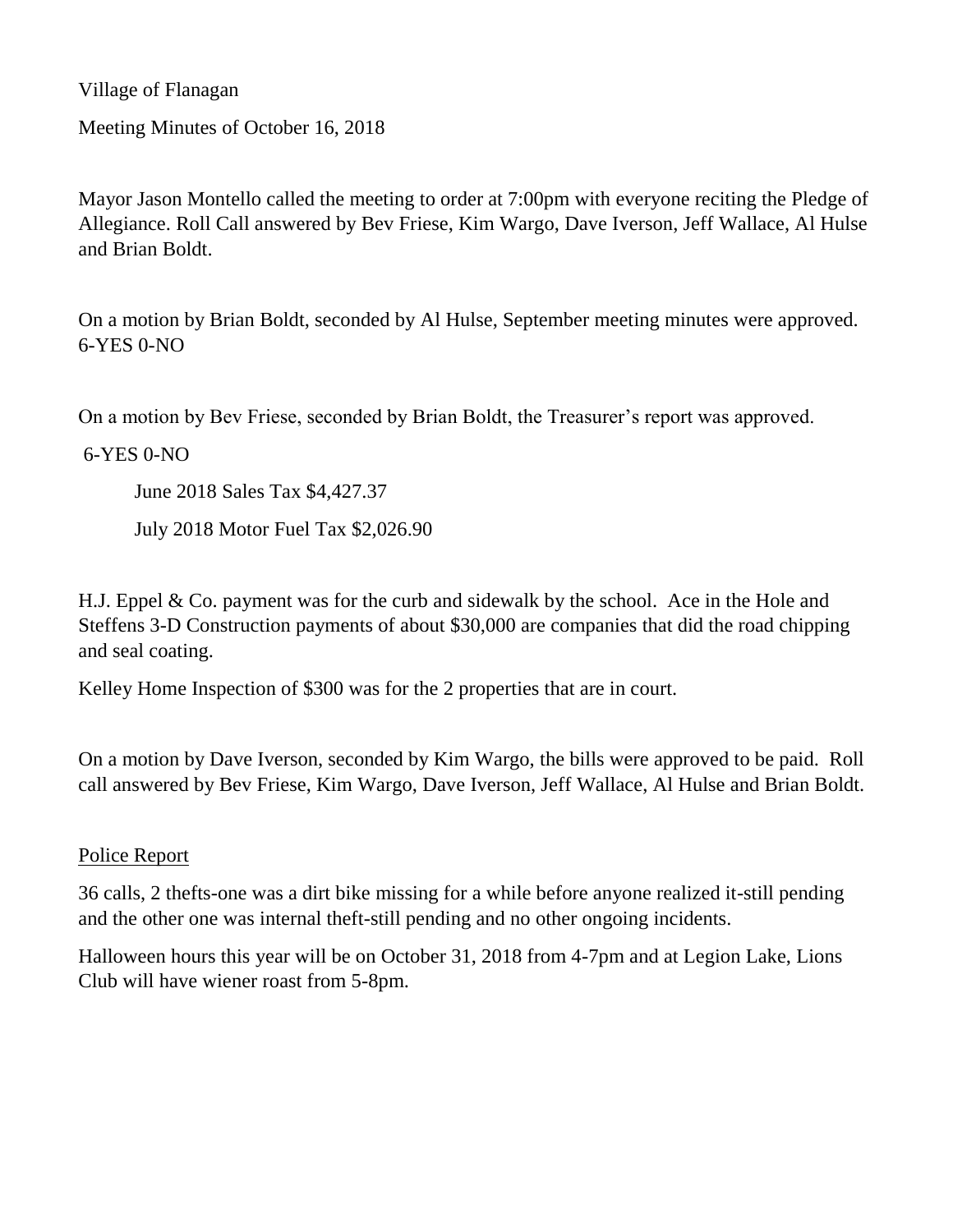## Employee Reports

Josh Ulrich reported for the month other than normal operations. Update on the siren, Palmer Electric from Gridley, we are waiting on prices and parts. We do have the North and the South ones working. Trust is going to get to the trees in the park and a few around town next week. Worked on getting the Christmas lights working. Turned on the heat in the well houses and put space heaters in the towers and in the park restrooms until Halloween is over. Cameras have been delivered but not installed. Front tires for the service truck are needing to be replaced and have an estimate for tires from Jamie Vissering. New estimate for 5 trees installed is \$1525.00.

Joe Hassinger reported the work is complete on the well and are going through standard testing. The testing portion is a lengthy process. Take a test wait so many hours, take another test wait so many hours. Once the testing is complete, the well will be up online. We have the bill for the well work but waiting for insurance check before payment issued. The well work only was around \$22,000.

Call Ameren about several lights not working. The MFT projects are done for the year.

#### Committee Reports

Patricia Jones spoke for the *Flanagan Improvement team*. Changed the yard of the month sign to display the different seasons. Christmas in Flanagan: start at Artesian Park and go to the community building. Would like to have a Christmas tree in the park with lights that the mayor would light. Also, would like to have some Christmas Carolers. Hoping to have vendors (let the committee people know), hot chocolate/apple cider, Santa, lights creating a path from the park to the community building. In the library, have a station setup to make Christmas cards for the nursing home. Date in mind is December 1st. Lions Club has worked with the school to have Santa in town. Details are still getting worked out putting this event together. An idea was to have the Christmas tree on Main Street in front of the Legion.

Next meeting is on October 17th at 7pm at the library.

#### *Personnel Interviews*

Bev Friese requested closed session to discuss the interviews.

#### President's Comments

Jason Montello mentioned that there was a letter dropped off in the box about code enforcement and was signed anonymous. Cannot give answers to the questions from the letter if we don't know who wrote the letter.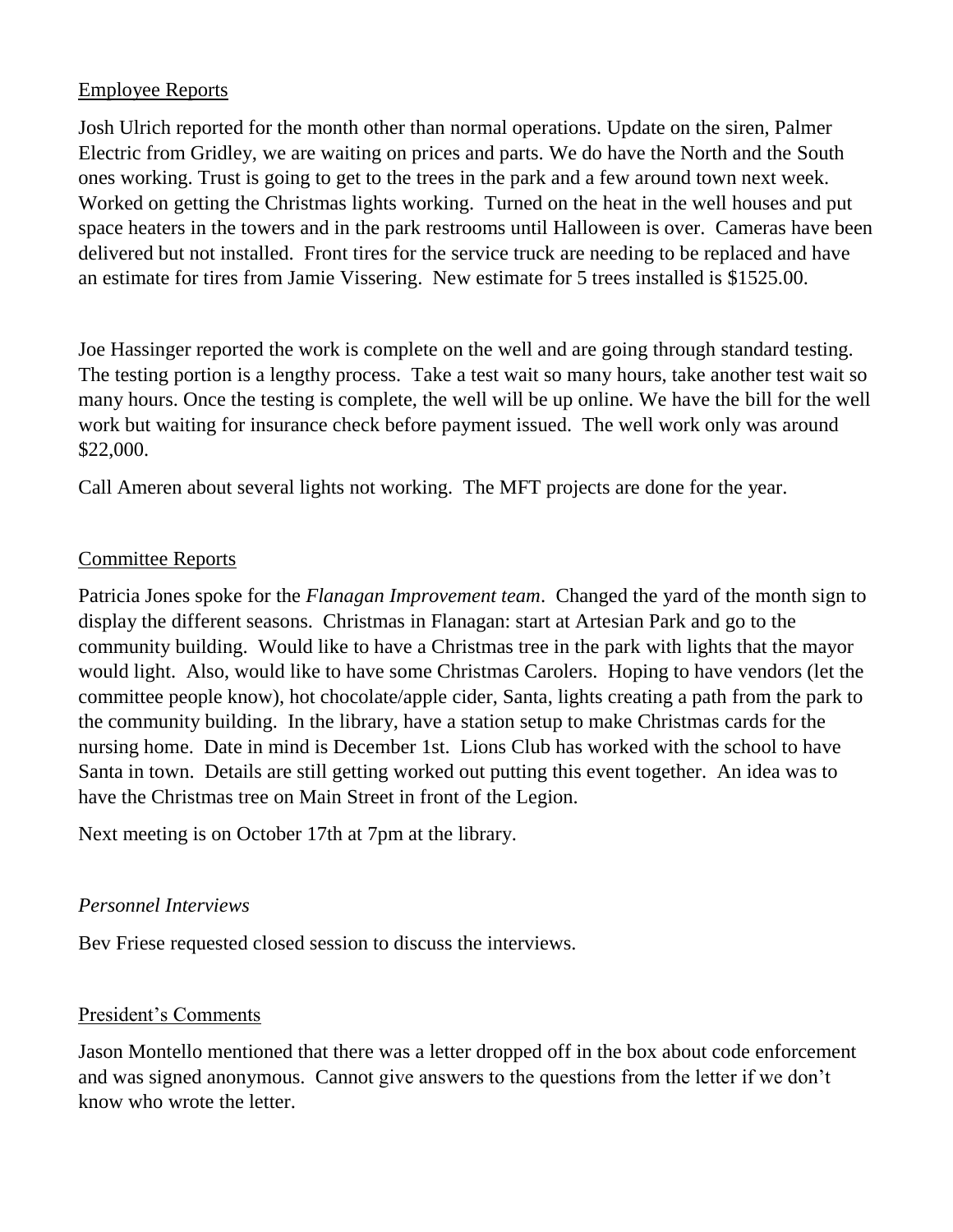#### Comments from Persons Present- N/A

#### **Open Business**

Property at 100 W Lincoln Street, we are waiting for a clean deed. There is a \$76 lien on the deed. Once, we have the deed, we can take care of the property. A quote from Ben Hulse in the amount of \$5800 for removal of trees, garage, house, concrete and bring in fill. Adjoining lot owners possibly interested in the property. The lot is not a legal size lot. This will be discussed further in next month's meeting.

Cheryl Naas at 401 S Main Street won the yard of the month for October.

## Jensen Estates Retention Pond

Quotes for Solar power was \$2295 and Wind power was \$2795. Ameren would have to put in a meter just for the electric. This project will not happen until spring time.

Republic Services Proposal: Contract is exactly the same except for page 2 of 15 section 7.3 that covers annual recycling adjustment and one bulk item per week. We have the option of canceling the recycling portion and garbage pickup will be for 10 years.

On a motion by Brian Boldt, seconded by Dave Iverson, the contract was accepted. Roll call answered by Bev Friese, Kim Wargo, Dave Iverson, Jeff Wallace, Al Hulse and Brian Boldt.

## Flanagan Water Service Extension

Graymont Township is putting together a committee to gather information/survey.

## **New Business**

## Purchase of new Christmas lights

Currently, we have 10 of 14 Christmas lights working. Two decoration lights are needing replacement. The wreaths can be thrown away due to not working. Power needs to be fixed by an electrician on some of the poles. There are 13 poles that have outlets.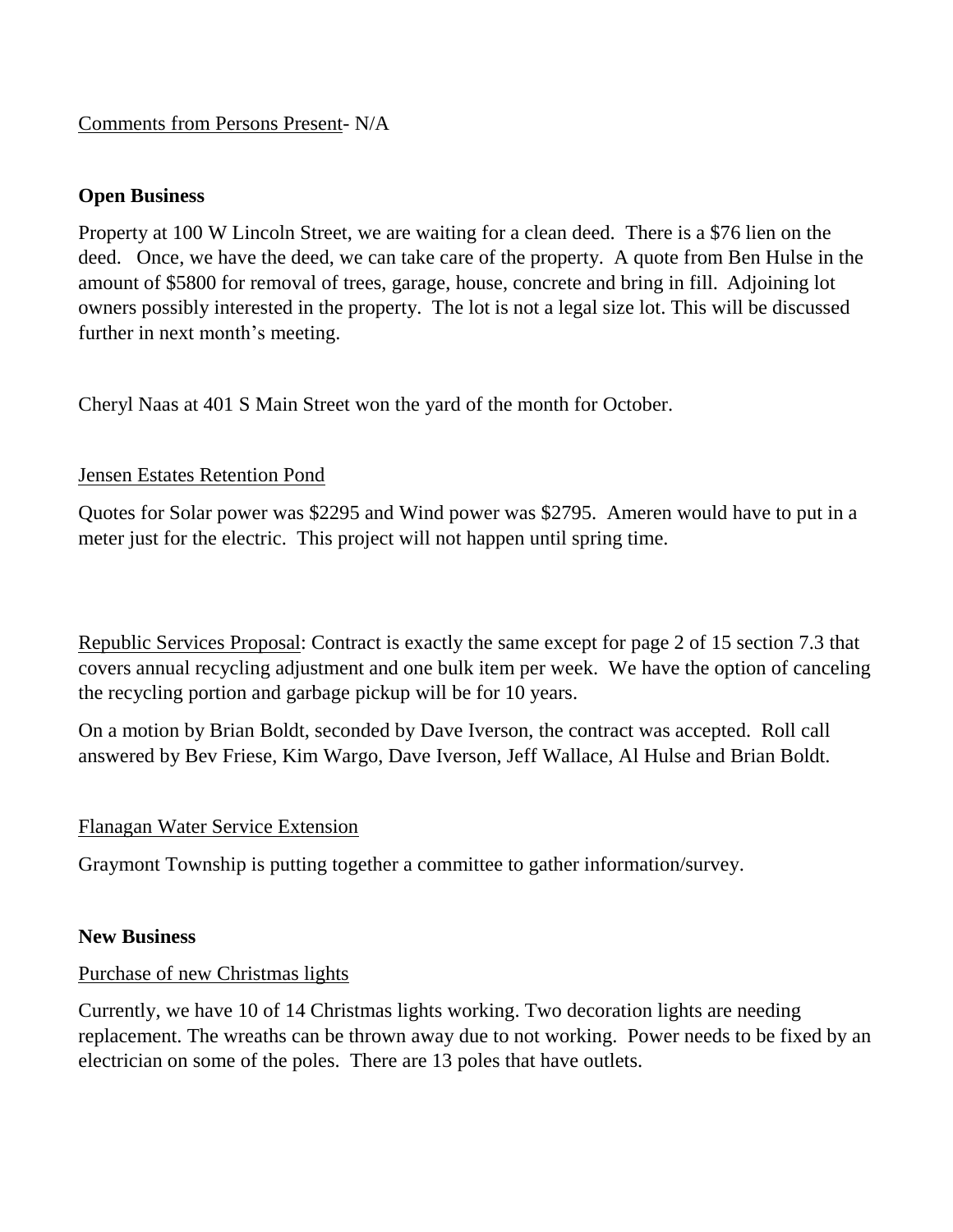## Ingold Property Utility Proposal

Next month meeting will discuss further in detail after getting quotes from plumbers.

On a motion by Bev Friese, seconded by Dave Iverson, to move forward with getting quotes needed to move/reroute the waterline from the Ingold's property. 6-YES 0-NO

# Village Letterhead

Village board members picked out letterhead.

## Illegal Dumping on Village Property

On a motion by Brian Boldt, seconded by Kim Wargo, Ordinance No. 2018-07 prohibiting the use of certain village property for waste disposal and burning was accepted and Josh the authorization to purchase signs. Cameras and proper signage will be installed as soon as possible. Trial run of 6-8 months, leaving the gate open on Saturdays. Fines will be enforced. Roll call answered by Bev Friese, Kim Wargo, Dave Iverson, Jeff Wallace, Al Hulse and Brian Boldt.

Dana Police Department has just charged for the hours of service.

On a motion Bev Friese, seconded by Al Hulse, open meeting adjourned at 8:34pm and went into closed session.

Meeting back in session at 9pm.

On a motion Al Hulse, seconded by Kim Wargo, Marty will make \$11.50/hr. 6-YES 0-NO

On a motion Brian Boldt, seconded by Bev Friese, Josh will receive a \$.75 raise cost of living. 6-YES 0-NO

On a motion Brian Boldt, seconded by Dave Iverson, Joe will receive cost of living raise. 6-YES 0-NO